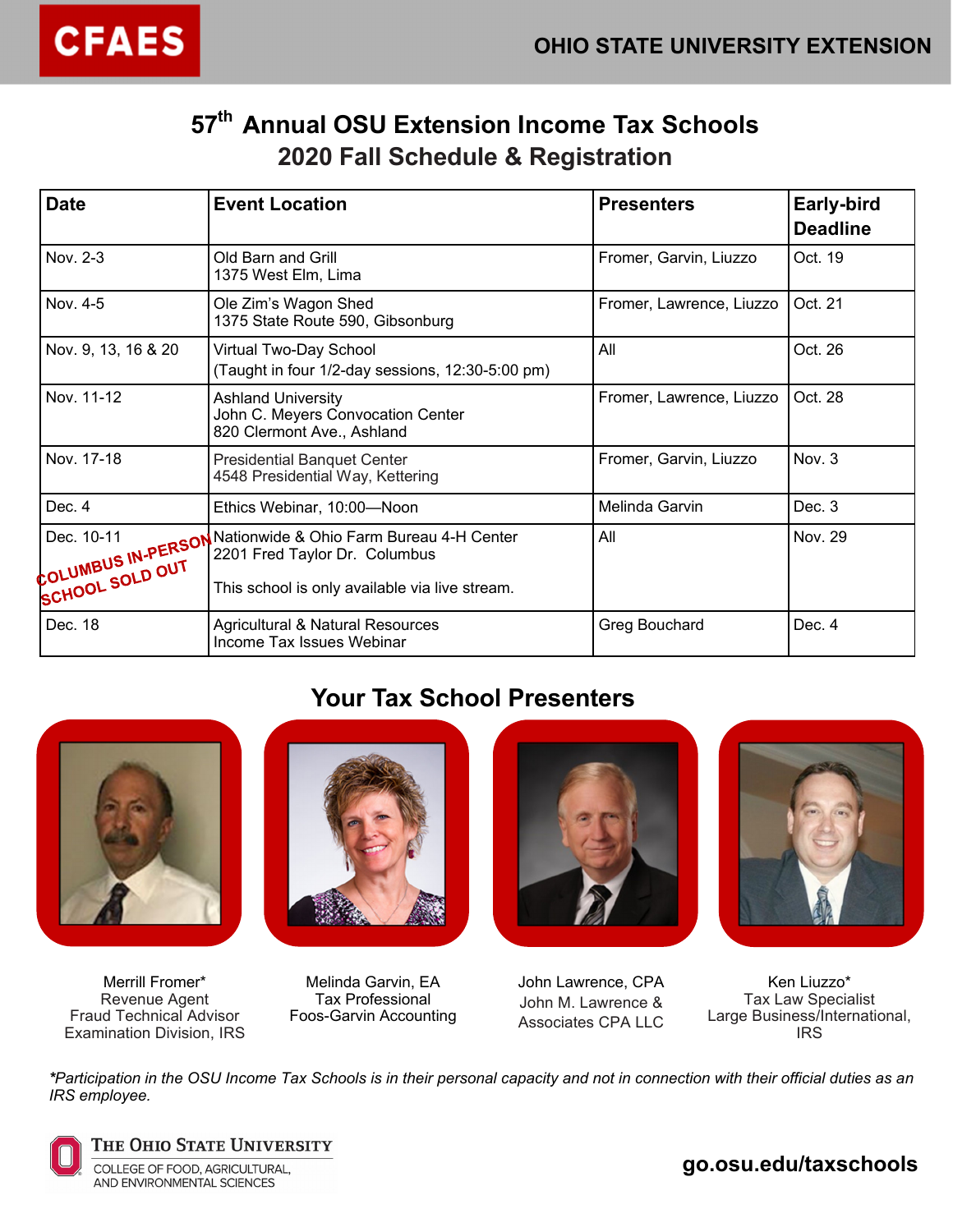#### **Who should attend?**

- ◆ Attorneys
- CPAs
- Enrolled Agents
- Financial Planners
- Tax Preparers (Intermediate level)

**CFAES provides research and related educational programs to clientele on a nondiscriminatory basis.** 

**For more information, visit cfaesdiversity.osu.edu. For an accessible format of this publication, visit cfaes.osu.edu/accessibility.** 

### **Tax School Registration Includes**

- ◆ A hard copy of the 700+ page National Income Tax Workbook prepared by the Land Grant University Tax Education Foundation
- Morning snack and lunch at in-person schools
- On-line access to the 2009-2019 workbooks
- Ability to order the 2020 RIA Federal Tax Handbook for \$45 (a savings of over \$50)
- 50% discount on ethics webinar

# **Costs**  Two Day Course Early Bird Registration\*: \$375 Registration: \$425 One Day Course Early Bird Registration\*: \$250 Registration: \$300 Ethics Webinar \$25 with school/Ag Issues \$50 without school/Ag Issues

Ag Issues Webinar Early Bird Registration\*: \$150 Registration: \$200

RIA Handbook \$45

**\*Registration must be received two weeks prior to class** 

#### **Discounts Available!**

Save \$50 on Tax School and Ag Issues Registrations when you register before the early bird deadline.

Send 5+ from the same company and receive 5% off Send 10+ from the same company and receive 10% off Sending more than 15 attendees? Contact us for pricing! Email Julie for 5% and 10% discount codes.

Half-price Ethics webinar with any other registration.

Save over \$50 on the RIA Federal Tax Handbook with any registration.

#### **Tax School Workbook Topics Tax School Contacts**

| <b>Financial Distress</b>               | <b>Ethics</b>                                 | <b>QBI Deduction</b>                    |  |
|-----------------------------------------|-----------------------------------------------|-----------------------------------------|--|
| <b>Business Entity</b><br><b>Issues</b> | <b>Retirement &amp;</b><br>Investment         | Ag & Natural<br><b>Resources Issues</b> |  |
| Tax Rates/Useful<br><b>Tables</b>       | New & Expiring<br>Legislation<br>(2 Chapters) | Individual Issues<br>(2 Chapters)       |  |
| Trust & Estates                         | <b>IRS</b> Issues                             | S Corp Tax Issues                       |  |
| <b>Rulings &amp; Cases</b>              |                                               | <b>Business Issues</b>                  |  |



614-688-3959

Barry Ward **Barry Ward Julie Strawser** ward.8@osu.edu strawser.35@osu.edu

 **Agricultural & Natural Resources Income Tax Issues Webinar with Greg Bouchard on Dec. 18, 8:45—3:30** 



Instructor Greg Bouchard Sr. Extension Associate, Cornell University & Director, Cornell Income Tax Schools

If you are a tax professional that represents farmers or rural landowners or are a farm business owner, this five-hour webinar is for you. It will focus on issues specifically to those income tax returns.

*Tentative Topics: Depreciation of Farm Assets Farm or Ranch Employer-Provided Meals and Lodging Tax Issues for Family-Owned Farms Family Farm Special Use Valuation Self-Employment Tax on Agricultural Income The Impact of New Legislation on Farmers Like-Kind Exchange Issues Impacting Farmers* 

*Getting Out of the Business of Farming Retirement & Social Security Concerns for Farmers* 

*Form 4797, Sale of Business Property* 

*Qualified Business Income Tax Issues for Farmers* 

*Tax Issues Arising Upon the Death of a Farmer* 

*Current Uniform Capitalization Rules for Orchards and Vineyards* 

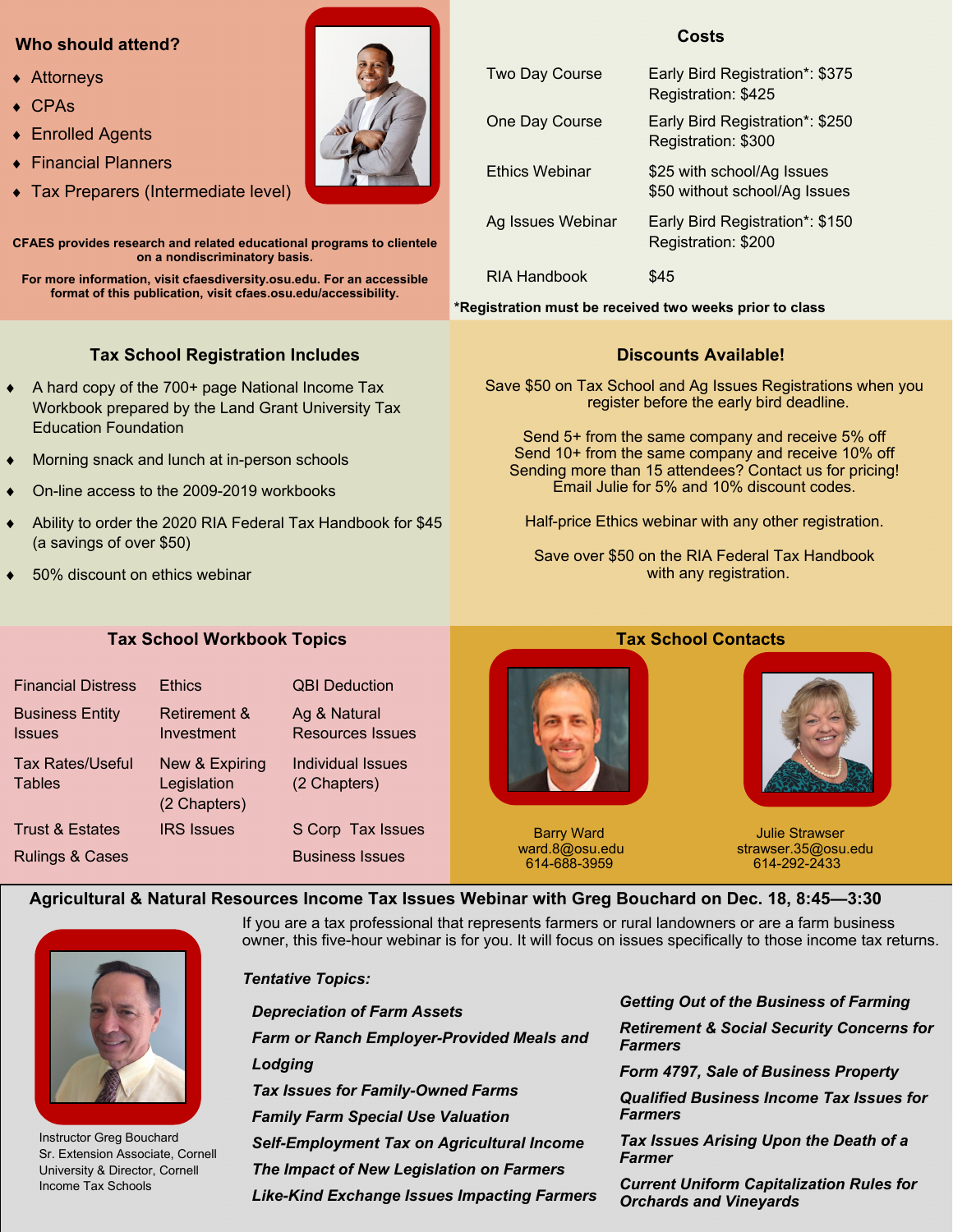### **Continuing Education Credits Available:**

#### *Two Day Tax School (half for one day)*

| Accountancy Board of Ohio                 | 16   |
|-------------------------------------------|------|
| IRS Office of Professional Responsibility | 16   |
| CFP Board of Standards                    | 16   |
| CLE, Ohio Supreme Court                   | 13.5 |
|                                           |      |
| <b>Ethics Webinar</b>                     |      |
| Accountancy Board of Ohio                 | 2    |
| IRS Office of Professional Responsibility | 2    |

### **Ethics Webinar with Melinda Garvin on Friday, Dec. 4, 10-noon**

Melinda Garvin, EA, will present a twohour webinar on Ethics (Professional Standards and Responsibilities). The webinar is approved by the IRS Office of Professional Responsibility and the Accountancy Board of Ohio for two hours of CE credit.



The webinar is \$25 for tax school attendees and \$50 for non-attendees.

Completion certificates will be emailed following webinar.

#### **New in 2020**

- Two virtual school options—workbooks will be sent to you.
- CD and Flash Drives containing past 10 years of the workbook have been replaced with an on-line access portal.
- Safety restrictions for in-person schools include wearing a mask at all times while in the building unless eating, frequent hand washing/sanitizing, and not participating if you or anyone you live with is experiencing COVID-19 symptoms.
- Did you miss our Summer Update with John Lawrence? You can add the replay to your order.

Early bird Registration by Dec. 4: \$150 Registration after Dec. 4: \$200

Registration includes workbook which will be mailed prior to the webinar.

Ag Income Tax Issues Webinar attendees have the opportunity when registering to be added to our agricultural income tax practitioner list that we use as a resource to help farmers and landowners find qualified preparers. This is not an endorsement from OSU, just a resource for our clientele.

Completion certificates will be emailed following webinar.

#### *Continuing Education Credits Available:*

Accountancy Board of Ohio, CPAs (6 hours) Office of Professional Responsibility, IRS (6 hours) Supreme Court of Ohio, Attorneys (5 hours)

# **Welcome to the 57<sup>th</sup> Annual OSU Extension Income Tax Schools!**

OSU Extension is one of Ohio's leaders in providing continuing education for tax preparers. Our two-day schools are designed for individuals who have some experience preparing and filing federal and state tax returns.

The classes are considered intermediate level and instruction will focus on recent legislation changes and the issues that you may encounter when preparing 2020 tax returns.

Highly qualified instructors will explain and interpret tax regulations and recent changes. We also offer a two-hour Ethics Webinar and a six-hour Ag & Natural Resources Income Tax Issues Webinar. Details are included in this brochure.

#### **Register online today at go.osu.edu/2020tax**



#### **2020 - The Year of Change for In-Person Schools**

Some of our facilities were not approved to host a school or were no longer accepting outside meetings. This is only temporary as we deal with the pandemic.

Classes cannot exceed 50 people including instructors, so register early if you want to attend in person. Columbus is sold out.

Due to limited capacity, we cannot offer one-day schools at inperson locations. We do have a virtual option should you only need one day.

You may not attend a school if you or anyone living in your household is experiencing any of the following symptoms: fever, cough or shortness of breath. Should that occur on the day of your school, you will need to switch to a virtual class.

Face masks must be worn at all times while in the facility. Failure to comply will result in removal from class and no refund.

Seating will be physically distanced, and your class materials will be at your seat. Do NOT move seats or tables in class.

Buffets and self-serve food and drink options are currently not available. Due to these restrictions, you will get a morning snack and a plated or boxed meal. Should restrictions change, we will re -evaluate meal options. You will receive an email prior to school with meal details. Feel free to bring your own snacks and drinks.

New to the OSU Income Tax School Program? Visit our website and sign up for our listserv to receive updates on future programs.

#### **go.osu.edu/taxschools**

Have a question following a program? Our instructors are available after our events to answer your questions. We are committed to helping you through the tax filing season.